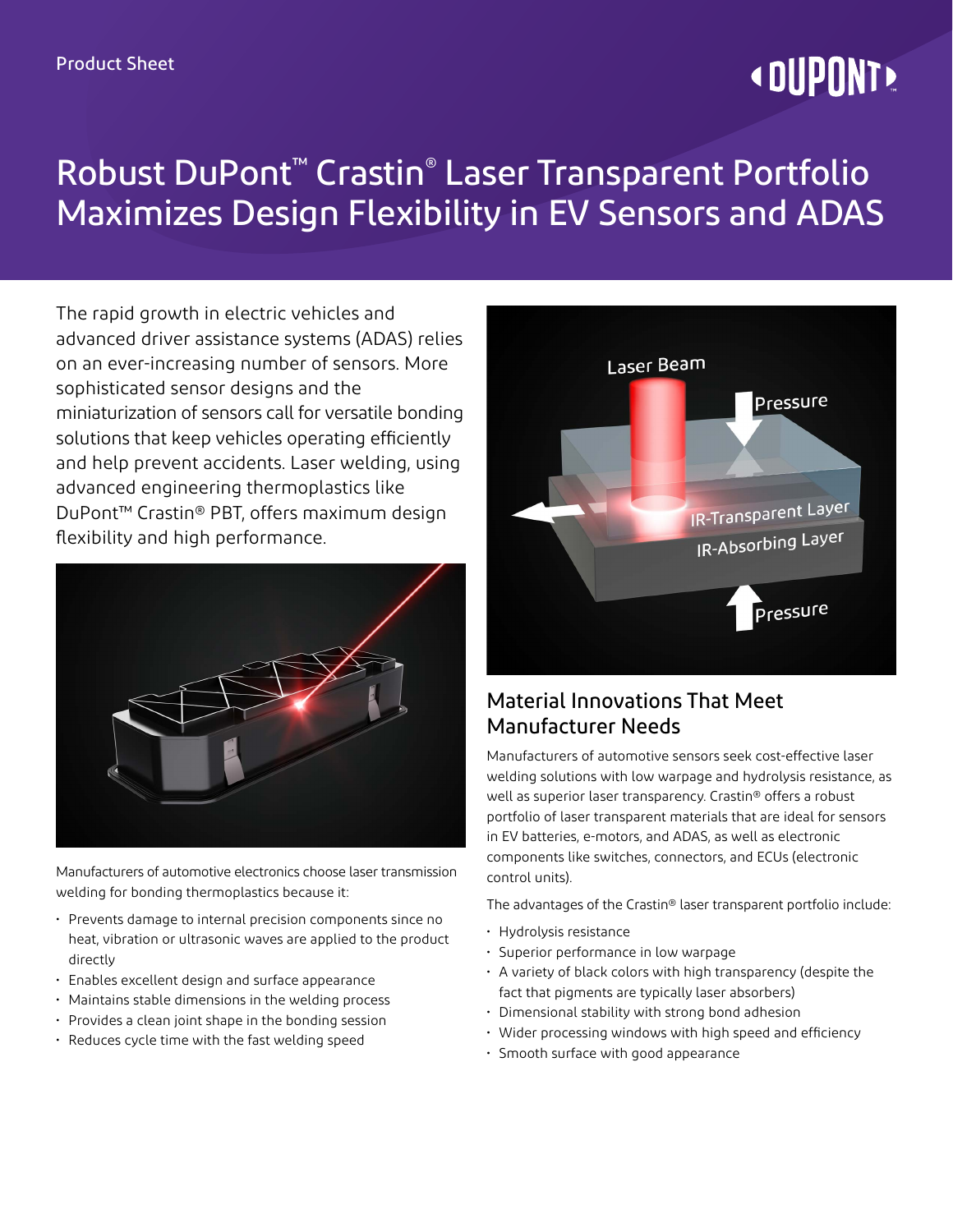## Product Selector: Choose the Crastin® Solution That's Best for Your Application

|                                           | Crastin® Laser Transparency Portfolio | Benchmark              |                        |                    |
|-------------------------------------------|---------------------------------------|------------------------|------------------------|--------------------|
|                                           | <b>SK9230 BK237LT</b>                 | <b>SLW9230 BK218LT</b> | HR5430 HFS BK218LT     | <b>SK605 NC010</b> |
|                                           | (PBT/PET-GF30)                        | (PBT/PET-GF30)         | (PBT-I-GF30)           | $(PBT-GF30)$       |
| $\cdot$ High laser transparency           | ****                                  | ***                    | $\star\star$           | $\star$            |
| • Wider process window (high speed)       |                                       |                        |                        |                    |
| $\cdot$ Flexible design in wall thickness |                                       |                        |                        |                    |
| • Dimensional stability                   | $\star\star\star$                     | $\star\star\star\star$ | $\star\star$           | $\star$            |
| $\cdot$ Smooth surface                    |                                       |                        |                        |                    |
| · Hydrolysis resistance                   | $\star$                               | $\star \star$          | $\star\star\star\star$ | $\star$            |
| $\cdot$ Chemical resistance               |                                       |                        |                        |                    |
| · Electrical Performance Comparative      | 275                                   | 375                    | 550                    | 400                |
| Tracking Index (CTI)                      |                                       |                        |                        |                    |

Source: DuPont H H H H Best H H H Superior H H Good H Standard

## Black Crastin® Doubles Laser Transmission Compared to Market Benchmark

Black Crastin® laser transparent products offer best-in-class transmission and enable flexible design in wall thickness while improving processability. Crastin® SK9230 BK237LT demonstrated superior transparency in laser weld testing — achieving over 200% improvement in laser transmission when compared to the market general benchmark.

Crastin® SLW9230 BK218LT provides excellent balance between hydrolysis resistance (HR) and laser transparency. It offers solid HR performance while improving laser transmission by 100%.

As a result of this superior laser transparency, both Crastin® SK9230 BK237LT and SLW9230 BK218LT enable strong adhesion at 2.0 mm wall thickness.

## Laser Transmission Rate

Crastin® laser transparent solutions compared to benchmark at 1.0 mm and 2.0 mm wall thickness.





#### Source: DuPont

## Two-in-One Crastin® PBT Solutions

Conventional solutions for hydrolysis resistance negatively impact the laser transparency of PBT. Two Crastin® laser transparent grades overcome this barrier: Crastin® SLW9230 BK218LT and Crastin® HR5430HFS BK238LT. Crastin® HR5430HFSLT demonstrates best-in-class hydrolysis resistance while maintaining good laser transmission for weldability.

### Hydrolysis Resistance